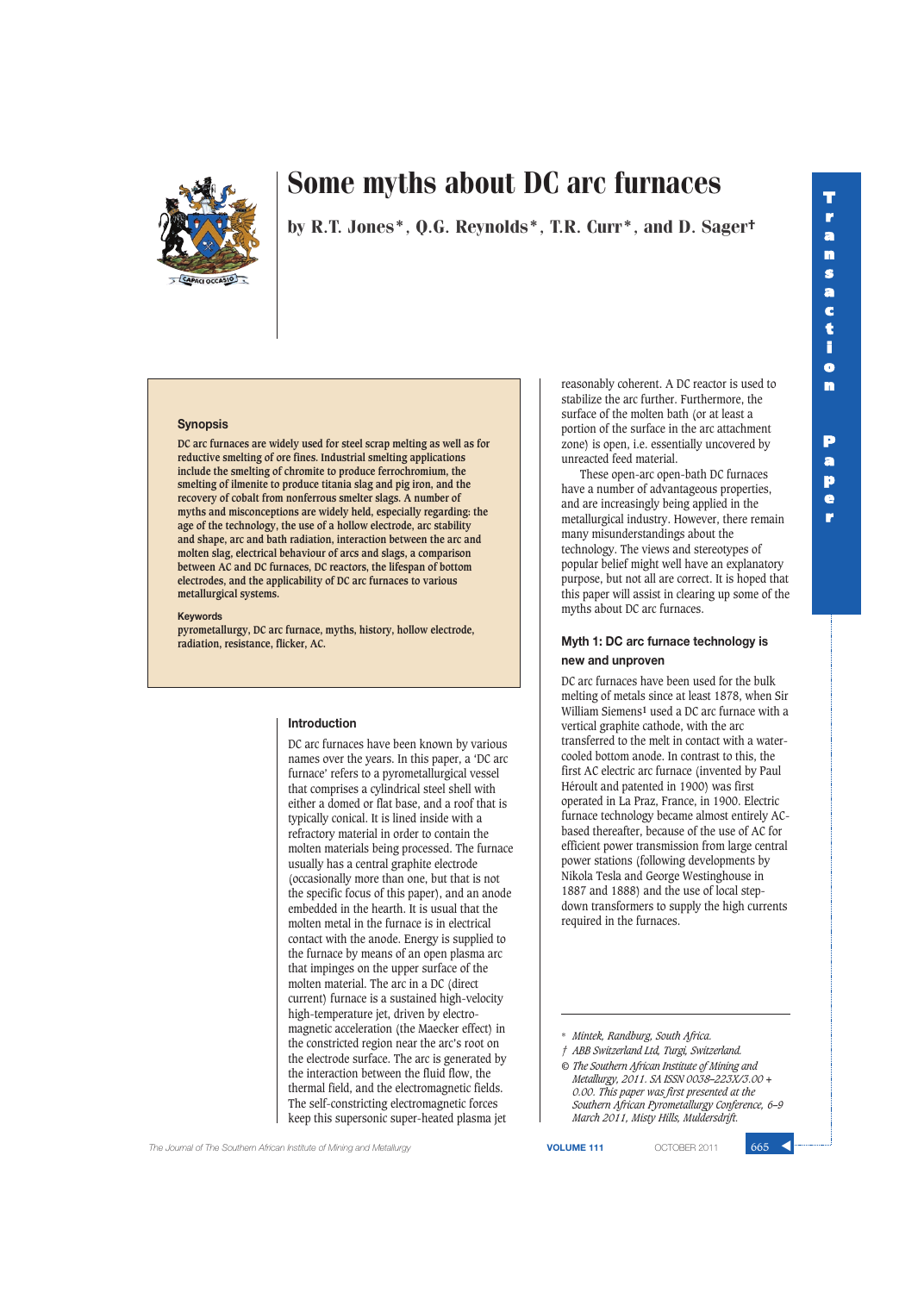Significant commercialization of DC furnace technology occurred in the 1990s, when there was a huge demand for DC arc furnaces for steel scrap melting, following the development of high-power solid-state rectifiers. Around that time, about 80 DC arc furnaces were built in the northern hemisphere. Apart from extensive use in the steel industry, it is only in the past few decades that DC arc furnaces have been used for smelting processes, where the feed materials are predominantly nonmetallic and significant chemical reactions are involved. Mintek's Pyrometallurgy Division has been fortunate enough to be involved in the industrial-scale commercialization of roughly one application of this technology per decade, and has become well known internationally for its work on DC arc furnaces**2**. This started with the smelting of chromite ore fines to produce ferrochromium in the 1980s, and was followed by the smelting of ilmenite to produce titania slag and pig iron in the 1990s. In both of these cases, the process chemistry was well known and the products were familiar (albeit with some minor variations), even though the type of furnace was novel at the time. A further example was the use of a DC arc furnace to recover metals (principally cobalt) from nonferrous smelting slags**3,4** early in the 2000s. In this case, a new process was carried out in a 'new' piece of equipment to produce a somewhat unfamiliar intermediate product. This, therefore, required testing and demonstration at quite a large scale. There are currently another two applications of DC arc furnace technology that are poised on the brink of commercialization—namely the smelting of nickel laterite to produce ferronickel, and the ConRoast process**5,** which can be used for the smelting of both platinum group metal (PGM) and nickel sulphide ore concentrates.

#### **Myth 2: DC arc furnaces need a hollow electrode and stabilizing gas**

The first conceptual DC arc furnace for smelting applications**6** envisaged a hollow graphite electrode as a feed chute to place the feed material in the highest temperature zone of the slag surface. In the early 1980s, Mintek interacted with ASEA in Sweden and Lurgi in Germany regarding the ELRED process for ironmaking. The ELRED process was based on a hollow graphite electrode and this approach offered much greater scale-up potential than the proposed water-cooled plasma torches at that time. In 1985, the first commercial DC arc smelting furnace treating chromite fines used the hollow graphite electrode feeding arrangement, as did all subsequent DC arc smelting furnaces built over the next 15 years. It is widely thought that by feeding through the hollow electrode, the feed materials will also pass through the plasma making up the arc column and thereby be exposed directly to the high temperatures typical of these plasmas i.e. > 10 000 K. As it has been shown that the arc attaches to the electrode in a high-intensity spot (~3.5 kA/cm2)**7** that moves rapidly over the relatively large surface of the graphite electrode tip (the cathode) as well as over the surface of the molten slag surface (the anode), to maintain the lowest resistance path, it is probable that the arc column will move away from the relatively cold and high-resistance feed materials. The high velocity and viscosity of the gas in the arc column make it difficult for solid particles to become entrained into the arc column. Plasma spraying and coating applications usually

use a water-cooled plasma torch arrangement whereby the solid particles are injected through the torch assembly into the region close to the arc attachment spot so that the Maecker**8** effect can entrain them into the arc column. It is also often assumed that a hollow graphite electrode feed arrangement is essential to avoid large losses of entrained finely sized feed materials to the gas stream leaving the furnace through the off-gas port.

However, it was clear that it would be advantageous to avoid the additional manufacturing cost of a hollow electrode as well as the additional complexity of attaching the feed chute to the top of the electrode column, including provision of an inert gas (usually nitrogen). This gas was required to prevent hot furnace gases from entering the feed system and was also thought to improve the stability of the arc itself.

Consequently, in 1996, Mintek investigated the effects of feeding bag-plant dust through a hollow graphite electrode compared with feeding it through ports in the roof. These ports were located less than 500 mm from the centre of the 200 mm solid graphite electrode. It was found that, even with these very finely sized materials  $(100\% < 20 \text{ }\mu\text{m})$ , there were no significant metallurgical differences in smelting behaviour, and the percentage of feed materials reporting to the furnace gas-cleaning plant increased only from 4% to 7%. Subsequent experiments with larger-sized feed materials such as chromite ( $D_{50}$  of 0.5 mm) showed an increase in dust losses of less than 1% of the feed material. No negative effect was noticed on the stability of the arc, despite the absence of the nitrogen gas down the electrode.

The first commercial DC arc smelting furnace to utilize solid graphite electrodes and roof feed ports was the 40 MW furnace at Chambishi Metals**3,4** in Zambia in 2001, based on the Mintek pilot-plant testwork with this arrangement (known as side-feeding). Subsequently, some of the DC furnaces originally installed with hollow graphite electrode feed systems have adopted side feeding, and this trend is expected to continue.

#### **Myth 3: The arc is a steady cylindrical column of hot gas**

A commonly held view is that the arc inside a DC plasma arc furnace is a steady-state phenomenon. In literature on the subject, the arc column is often shown as having a cylindrical, symmetric shape and taking the shortest path between the end of the electrode and the surface of the molten bath beneath. Many of the mathematical and numerical modelling methods used to study plasma arcs also promulgate this impression by discarding the time-dependent terms in the governing equations, and using cylindrical coordinate systems which impose symmetry on the system.

Recent work in this area**7** has shown that plasma arc models developed using explicit time dependence and Cartesian coordinate systems are able to display a wide range of dynamic motion and asymmetric behaviour, with the arc column becoming twisted and deformed into complicated irregular shapes over very short time scales (milliseconds or less). Some examples of this are given in Figures 1 and 2, which show the temperature field (scale 2000–15 000 K) in the model at various times. The arc length is 5 cm, and the arc current is 500 A. The time dependence of the temperature field in the model is shown in Figure 3.

▲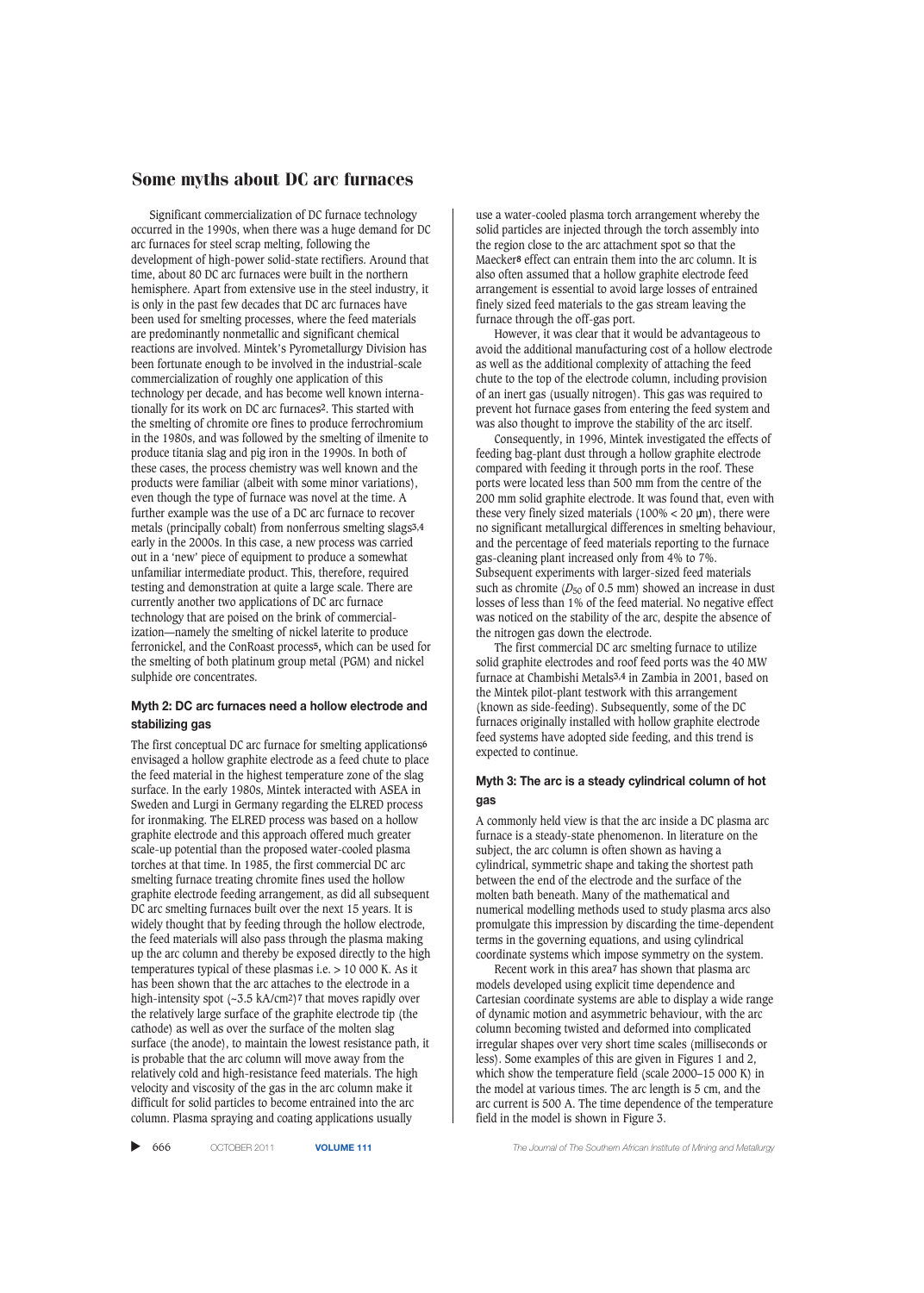In the dynamic models, the nature of the time-dependent behaviour is also seen to vary strongly with operating parameters such as arc length and current. At shorter arc lengths and low currents, stable and steady arcs are generally formed. As the arc length (or the current) is increased, regular oscillations begin to occur, originating from a rapid precession of the arc jet around the attachment point on the electrode surface. This precession motion twists the arc column into a dynamic helical shape. Further increases in arc length and current produce another transition in temporal behaviour, from regular oscillations to chaotic and unpredictable motion of the arc.

Similar transitions have been observed in experimental work using a high-speed video camera to record arc motion at very short time scales**9**. At low currents, the arc column is



**Figure 1—Temperature field at 7.80 ms**



**Figure 2—Temperature field at 9.98 ms**



**Figure 3—Temporal variation of temperature near to electrode attachment spot Figure 6—Chaotic arc at 2000 A, 5 cm arc length**

'classical', cylindrical, and steady in time. An example image is shown in Figure 4.

As the arc current is raised to 1000 A, the column begins to exhibit time-dependent behaviour in the form of regular oscillations. A sequence of successive frames from highspeed video of an arc at 1000 A and 5 cm arc length is shown in Figure 5.

Finally, as the current is raised to 1500 A and beyond, the regular motion of the arc breaks down into chaotic, irregular motion. The arc column takes on complex geometrical shapes during this behaviour. Some example frames from high-speed video of an arc at 2000 A and 5 cm arc length are shown in Figures 6 and 7.

Recent work in the field of both theoretical and experimental study of DC plasma arcs has therefore shown that the recognition of short-term transient effects is significant in order to gain a complete understanding of the arc system.



**Figure 4—Cylindrical, steady-state arc in air at 500 A, 5 cm arc length**





**Figure 5—Successive frames from high-speed video of an arc at 1000 A and 5 cm arc length**

**The Journal of The Southern African Institute of Mining and Metallurgy <b>VOLUME 111 VOLUME 111 COTOBER 2011 667** 

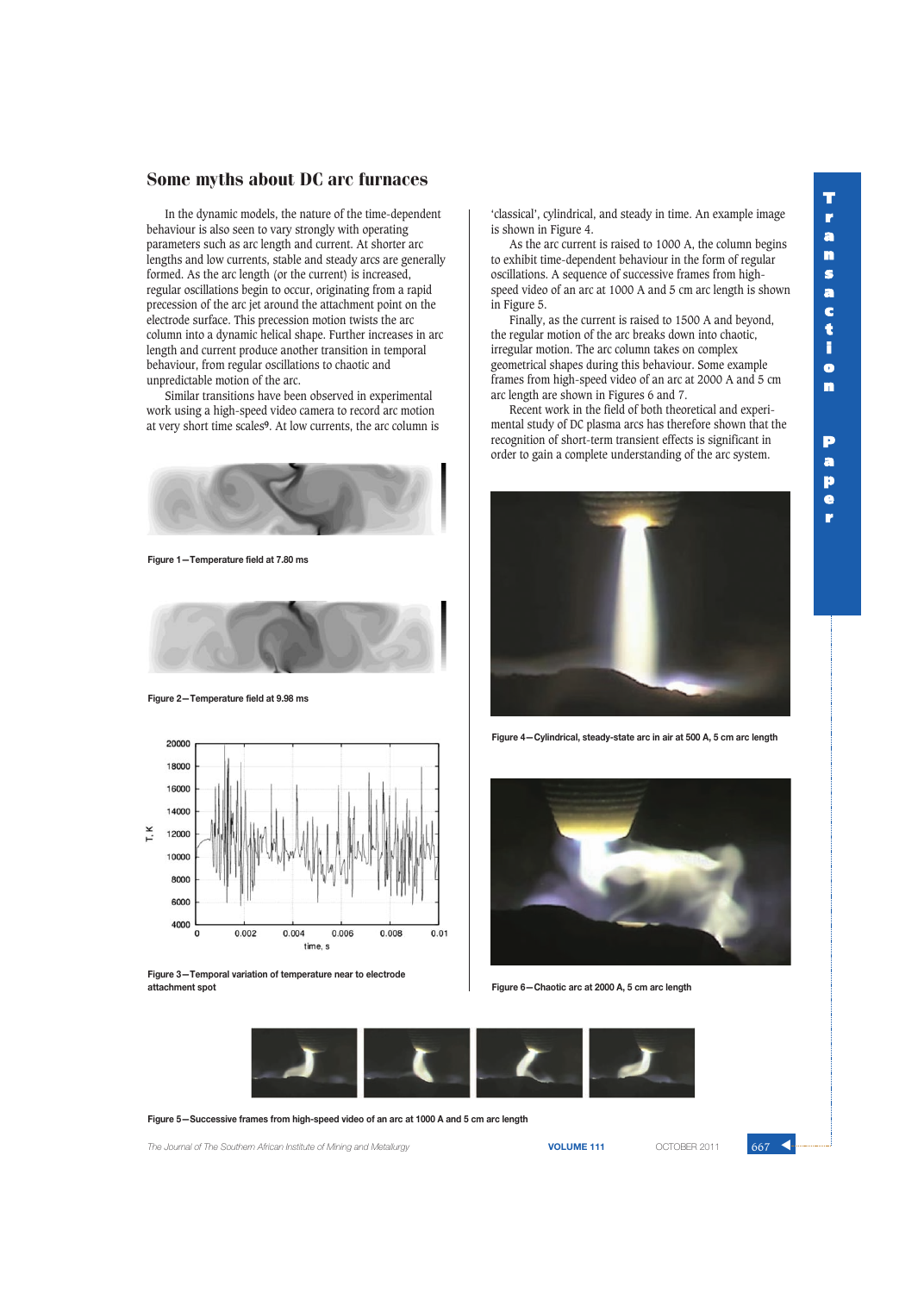

**Figure 7—Chaotic arc at 2000 A, 5 cm arc length**

Small-scale studies, such as those relevant to arc welding or laboratory-scale DC furnaces, often present the arc as being cylindrically symmetric and at steady state. However, this condition is not stable once the scale of the system increases to pilot plants and beyond, as the increased current and dimensions of the arc result in the arc becoming a highly dynamic, time-dependent phenomenon.

At present, the largest DC arc furnace for smelting applications is the 60 MW ferrochromium furnace at Middelburg**10**. The stirring caused by the DC plasma arc has been found to be advantageous in terms of mixing the fine feed materials into the molten slag bath. At industrial current levels, the velocities in the arc can reach many kilometres per second, and this imparts a significant thrust force to the surface of the molten slag or metal bath beneath. Interaction between the arc jet and the molten bath results in a great deal of turbulent splashing and mixing, stirring the bath and homogenizing its properties to a large degree.

#### **Myth 4: Radiation from the arc is overwhelming**

It is frequently assumed, because the direct-current plasma arc operates at extremely high temperatures (10 000– 20 000 K), that the emission of thermal radiation completely dominates all energy transfer within the freeboard space of a DC arc furnace. Although thermal radiation from the hot arc plasma is indeed a significant phenomenon, it is important to clarify what happens to the majority of this radiation once it is released.

Treating the plasma gas as a black body radiator can produce misleading results. This calculation is easily performed, and relates the volumetric energy emission to the temperature and radius of the emitting volume, as shown in Equation [1].

$$
\frac{Q}{V} = \frac{4\pi r^2}{4/3\pi r^3} \sigma T^4 = \frac{3}{r} \sigma T^4
$$
 [1]

where:

*Q/V* = Volumetric rate of energy loss, W/m3

 $r =$  Radius of emitting volume in plasma, m

- <sup>σ</sup> = Stefan-Boltzmann constant, 5.67 **x** 10-8 W/m2K4
- *T* = Plasma temperature, K

Boulos *et al*.**11** present calculations of the actual emission of energy from thermal plasmas by radiation, based on fundamentals of plasma physics, taking into account

| 668<br>OCTOBER 2011 | <b>VOLUN</b> |
|---------------------|--------------|
|---------------------|--------------|

absorption and many other effects. Their results are comparable with experimental measurements of the same gas systems. For comparison, the volumetric emission calculated from Equation [1] for black body radiation is shown in Figure 8, while the data from Boulos for a nitrogen plasma is shown in Figure 9. (Note that, in these figures, 'ster' is the standard abbreviation for the SI unit of solid angle, the Steradian.)

It can be seen that even when an optically thin plasma (no absorption,  $R=0$ ) is considered, the emission of thermal radiation from an arc plasma can be well over ten times lower than the smallest numbers predicted by black body methods. If, in addition, the re-absorption is considered over distances of 10 to 20 mm (typical for plasma arcs at pilot-plant or larger scales), the thermal radiation emission drops off by a



**Figure 8—Volumetric radiation emission, assuming black body radiation**



**Figure 9—Volumetric radiation emission from nitrogen plasma11**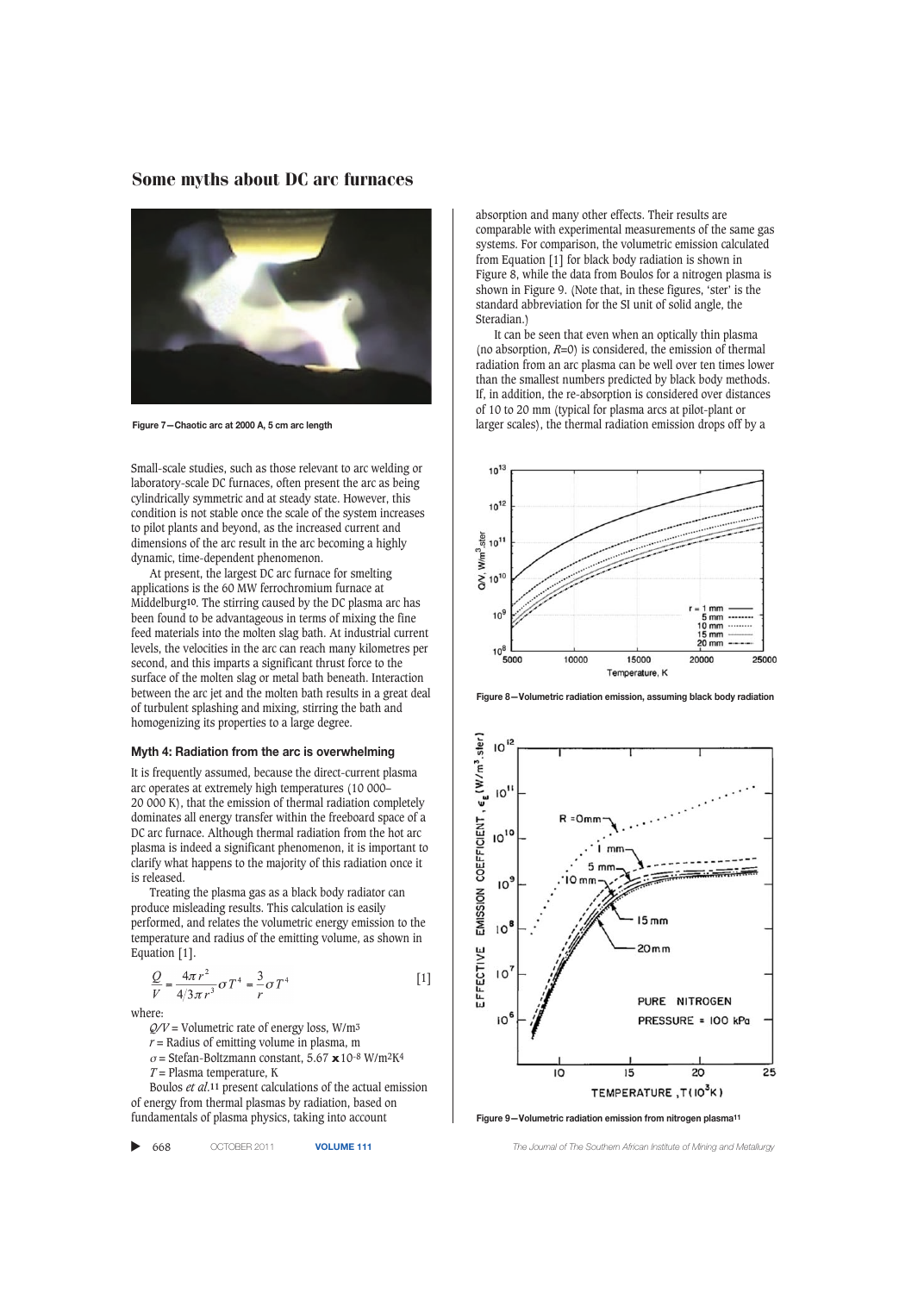further two to three orders of magnitude. As a result of this, a large fraction (>99%) of the radiation emitted by the plasma in the arc is re-captured in the body of the arc before it escapes into the freeboard. The arc jet directs this energy very strongly down at the molten bath surface, where it can be transferred directly to the bath material by close-proximity radiation, convection, and conduction. The arc is therefore extremely efficient at converting electrical energy into thermal energy and delivering it into the molten bath directly beneath the electrode, without losing too much to the furnace sidewalls and roof in the process.

Experimental evidence supporting the radiation from the hot bath surface as the primary mechanism of heat transfer to the freeboard surfaces in the DC arc furnace has been published previously**12**.

Figure 10 shows measured data from a copper finger cooler inserted into the freeboard space of a pilot-plant furnace. Due to the very high thermal conductivity of copper, its response to changing energy flux from the furnace freeboard would be expected to be very rapid. As can be seen, the shutdown of power at 600 s results in virtually no change in the measured energy losses at the cooler over a significant period of time (25 min). This supports the conjecture that it is radiation from the bath surface, and not directly from the arc, that is the dominant effect within the freeboard spaces of DC arc furnaces.

#### **Myth 5: The arc punches a hole right through the slag**

In the same way that a jet of compressed air can displace water, so it is reasonable to expect that a plasma arc should be able to displace some of the slag onto which it impinges. Of course, the real question is: how much is displaced?

Bowman**13** quotes the work of Maecker**8** that shows the thrust of the arc to be proportional to the square of the current, as shown in Equation [2].

$$
T=0.116~I^2
$$

where:

 $T =$  arc thrust, N *I* = arc current, kA



**Figure 10—Measured transient energy losses from a copper finger cooler12**

*The Journal of The Southern African Institute of Mining and Metallurgy* **VOLUME 111** OCTOBER 2011 669 ▲



**T r a n s a c t i o n**

**P a p e r**

**Figure 11—Dimensions of the cavity formed by arc jet thrust at different diameter: depth ratios, in the case of a current of 40 kA (dotted lines) or 80 kA (solid lines) and a slag density of 3500 kg/m3 and thickness of 60 cm**

Assuming that the shape of the cavity is a paraboloid with radius *r* and height or depth *h*, the volume *V* of the displaced slag may be expressed as:

$$
V = \frac{\pi}{2} r^2 h \tag{5}
$$

The thrust of the arc may be equated to the buoyancy force generated by the absence of slag from the cavity (i.e. the volume multiplied by the slag density and gravitational acceleration).

$$
0.116 I^2 = \frac{\pi}{2} \rho g r^2 h \tag{4}
$$

where:

[2]

 $\rho$  = slag density, kg/m<sup>3</sup>

 $g$  = standard gravitational acceleration, 9.81 m/s<sup>2</sup>

The shape of the depression in the arc attachment zone (AAZ) is defined by the formulae for the diameter and depth in Equations [5] and [6] respectively, where ψis the diameter to depth ratio.

$$
d_{AAZ} = \left(\frac{0.928\psi}{\pi\rho g}\right)^{\frac{1}{3}} I^{\frac{2}{3}}
$$
 [5]

$$
h_{AAZ} = \frac{d_{AAZ}}{\psi} \tag{6}
$$

Figure 11 shows the dimensions of the arc cavity that is formed, under different assumptions of the diameter to depth ratio. A ratio of 6:1 is based on our assessment of typical arc depressions seen in photographs of arcs from the Mintek pilot plant, and a ratio of 1:1 is the stability limit**14** for gas jets impinging on liquid surfaces.

The 1:1 ratio is an extreme case, and the 6:1 ratio is more likely. For slags of reasonable density and moderate depths (typically around 60 cm), it is very unlikely that all of the slag is blown away by the arc, even when the current is very high.

#### **Myth 6: A DC arc furnace is a constant-resistance device**

The electrical behaviour of a DC arc furnace may be modelled as an arc in series with a layer of slag. The arc has a particular resistivity for a given gas composition and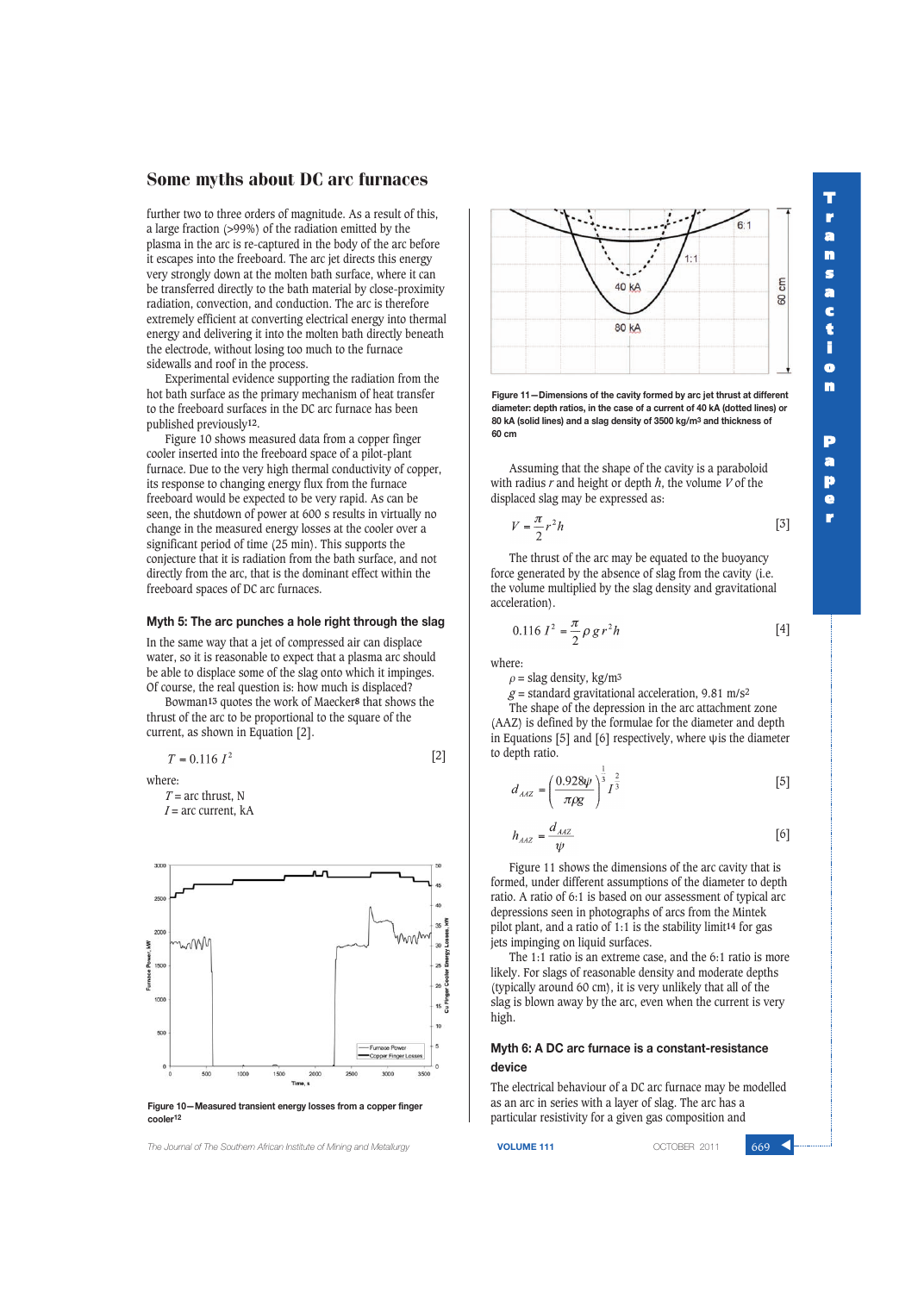temperature. For example, a value of 0.015 to 0.020  $\Omega$ m is typical for a furnace atmosphere rich in carbon monoxide at a temperature around 1600ºC. Following the approach of Bowman**13**, the voltage across the arc is modelled as a function of arc length and current**15**. The voltage across the slag is calculated by solving the Laplace equations for the assumed geometry of the slag (with the arc depression taken into account) and an assumed distribution of current at the upper surface**16**. The slag voltage is directly proportional to the resistivity of the slag (which is, in turn, a function of composition and temperature). It is important to note that the voltages across the arc and the slag are both nonlinear with current.

Figure 12 shows the relationship between voltage (*V* ) and current (*I*) for a hypothetical 70 MW furnace operating with a fixed slag depth and arc length. The constant-power curve is hyperbolic in shape, resulting from the relationship  $P = VI$ . Constant-resistance lines, resulting from the relationship  $V = IR$ , are shown in the diagram in order to contrast with the calculated shape of the actual relationship between voltage and current. The lowest of the nonlinear curves illustrates the behaviour of the arc on its own (i.e. equivalent to a slag with zero resistivity), and the other two curves show the additional voltage resulting from slags of different resistivities (1 and 2  $\Omega$ cm respectively).

The design of the power supply for a DC arc furnace needs to take into account possible variations in arc length, slag depth, and slag resistivity (which is affected by slag composition and temperature). A number of voltage–current relationships need to be plotted, taking into account the range of variables being designed for, and a suitable operating window can then be specified.

The theoretical model introduced above has been used extensively to improve the understanding of the operation of pilot-plant furnaces at Mintek. Further confirmation of the validity of the model can be found by noting the good qualitative agreement between the shape of the theoretical curve**16** for voltage versus arc length, and the recently published measured curve for voltage versus arc length obtained from an industrial 60 MW furnace producing ferrochromium**10**.

Of course, the ultimate question of whether a DC arc furnace is a constant-resistance device would be answered by plotting voltage versus current (for a fixed set of conditions



**Figure 12—The relationship between voltage and current for an industrial-sized furnace operating at a fixed arc length of 50 cm and with a slag depth of 60 cm (for an arc resistivity of 0.0175 Ωcm)**

|  | 670 | OCTOBER 2011 | <b>VOLUME</b> |
|--|-----|--------------|---------------|
|--|-----|--------------|---------------|

including arc length, bath depth, composition, and temperature) for an industrial furnace running from low to high current. The publication of such data is eagerly awaited.

One should also keep in mind that DC arc furnaces are powered by thyristor rectifiers, which allow for very fast and automatic adjustment to short-term variations in furnace conditions and enable the furnace to be operated at a specific resistance set-point, if this method of control is selected.

#### **Myth 7: New technology in AC furnaces makes DC furnaces redundant**

It is true that, for steelmaking, AC arc furnaces to melt scrap are enjoying a growing popularity over the DC arc furnace for some practical advantages, but the physics has not changed**17**. The AC arc furnace's current cannot be kept 100% symmetrical; its power factor is poorer; power on/off is achieved through switching of the furnace transformer; and, while arcing, the AC arc furnace always generates more flicker than a DC arc furnace. This might not be much of an issue in cases where a) the furnace is not very big and b) where the supplying electrical grid is strong (high shortcircuit capacity).

Neither the steel industry nor the ferroalloy industry is typically located close to a major cosmopolitan hub with 20 GW of electrical power generation just nearby. No, this industry is often far away from a large power generation plant. Through the long transmission line required to supply the electrical power to the plant site, the short-circuit capacity of the grid deteriorates over distance, and hence the grid is more and more prone to disturbance by flicker generated in the arc furnace.

As electrical utility companies need to deliver clean electrical power to the nearby town or other industrial plants, they often enforce stringent requirements of power quality on all their customers. This means that all flicker and harmonic current that originates from the electric-arc operation needs to be 'cleaned up' on the plant site. The more stable the arc, the less flicker and harmonic current is produced. Additionally, reactive power load swings could cause voltage fluctuation with a magnitude of  $\pm$  10% at high voltage level. The furnace's operation at poor power factor also has a negative impact on power quality. All these phenomena are the more problematic the weaker the power grid is at coupling to the plant site. They could escalate to a magnitude where it becomes impossible to operate a large (more than 50 MW) arc furnace.

However, there are a number of corrective means that enhance power quality and enable arc furnace operation even on a weak grid ( $S_{\text{furnace}}$  < 25 x  $S_{\text{cc}}$  HV). There is the Static Var Compensator (SVC), which allows for constant voltage control on the furnace MV-bus with the help of a thyristorcontrolled reactor while keeping the power factor in the required limit and cancelling the harmonic currents at the same time**18**. Should power quality targets still not be achieved, an even more effective tool, the voltage source converter (VSC), is at hand; this (in simple terms) uses advanced power electronics, an Insulated gate bipolar transistor (IGBT) stack, for keeping the MV voltage constant (flicker mitigation) and enhancing the power quality.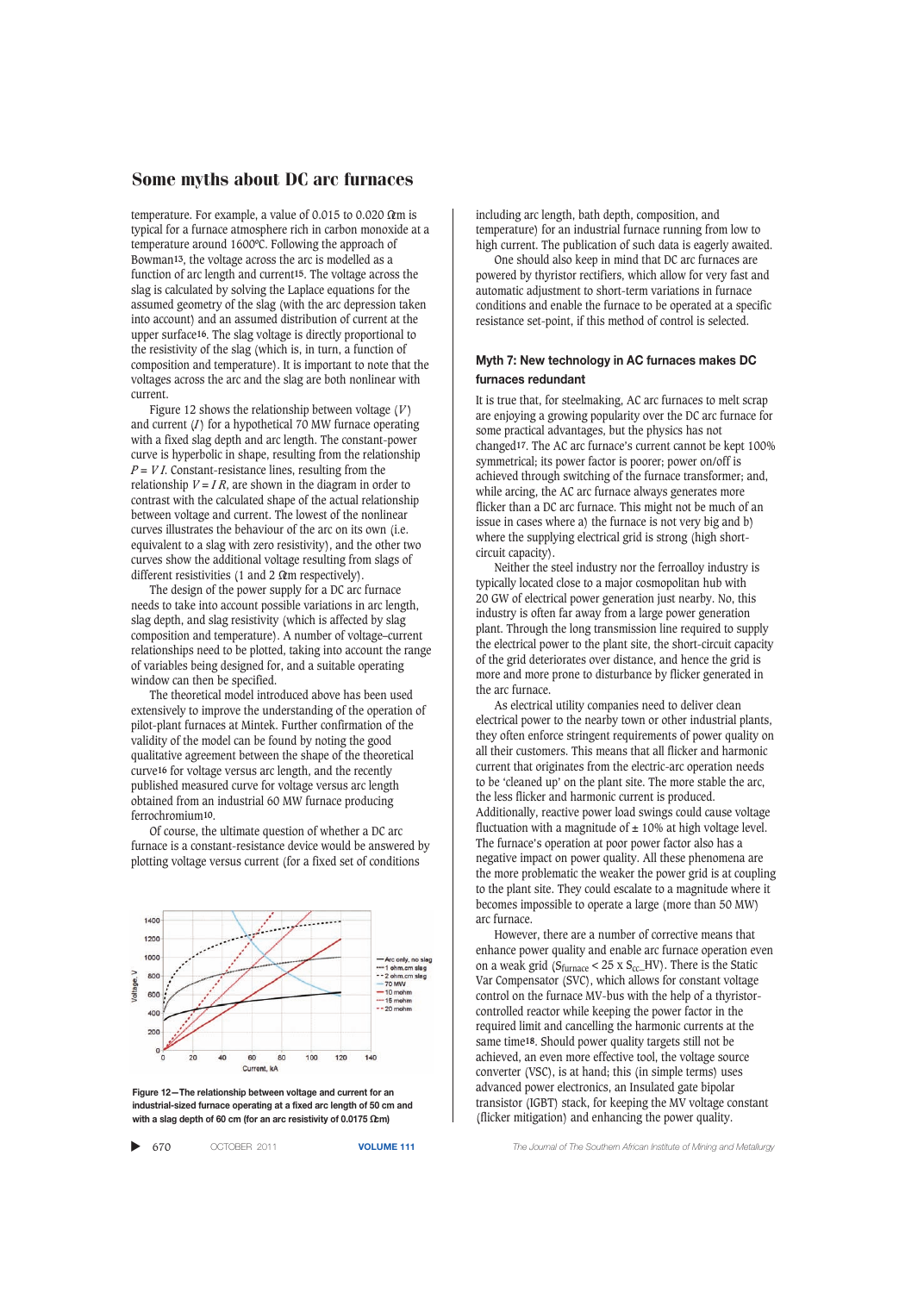**P a p e r**

### Some myths about DC arc furnaces



**Figure 13—Comparison of power grid disturbance from electric arc furnaces (flicker level, based on scrap melting)**



**Figure 14—The norm DIN EN 61000-4-15 specifies how to measure flicker**

But, in all cases, a strong improvement in power quality on the weak grid is achieved through choosing DC technology instead of AC. The DC arc furnace operates at a better power factor; switching transients from energizing the furnace transformer can be completely eliminated, and the flicker seen on the MV-bus is approximately half as severe.

Only feasible with a DC arc furnace is a technology called 'shift-control', also known as 'split-alpha operation mode'. By controlling the firing angles of a four-rectifier DC power supply according a special algorithm, flicker on the HV-bus can be further reduced by a factor of 1.5 while, at the same time, also reducing the reactive power and harmonic current generated.

#### *What is flicker?*

Flicker is a non-periodical voltage fluctuation visible to the human eye. It is defined and quantified through the frequency response to sinusoidal voltage fluctuations of a coiled filament gas-filled lamp (60 W, 230/120 V) combined with the human visual system. The response function is based on the perceptibility threshold found at each frequency by 50% of the persons tested, which results in a weighting curve with 8.8 Hz found to be most dominant.

The units of the flicker are the following:

 $\blacktriangleright$  P<sub>st</sub> 95 (Perturbation Short Term) Interference factor during 10 min with 95% of the measured samples staying within the limit.

➤ Plt\_98 (Perturbation Long Term) Interference factor during 2 hours with 98% of the measured samples staying within the limit.

Flicker is normally measured at the PCC (Point of Common Coupling) on High Voltage. A typical limit requested by the utility is  $P_{\text{st}}$  95 = 1.0

#### *Audio noise*

A further advantage of DC furnaces when used for scrap melting is the reduction in audio noise relative to AC furnaces.

#### **Myth 8: The DC reactor in the power circuit causes flashovers/stray arcing**

No! The DC reactor is basically an energy storage device. Some typical values for a ferroalloy DC arc furnace would be

$$
E = L I2/2; e.g. 200 \mu H \times (50\ 000\ A)2 / 2 = [7]
$$
  
250 kI = 250 kWs = 0.07 kWh

This is not very much energy, but normally enough to keep the arc reasonably stable. By no means could one 'suddenly' interrupt an arc; that theoretically would result in an infinitely high voltage from the DC reactor. Whether it is a scrap cave-in or an electrode breakage, there is always enough time to gradually discharge the energy of the DC reactor through the arc which is established already, or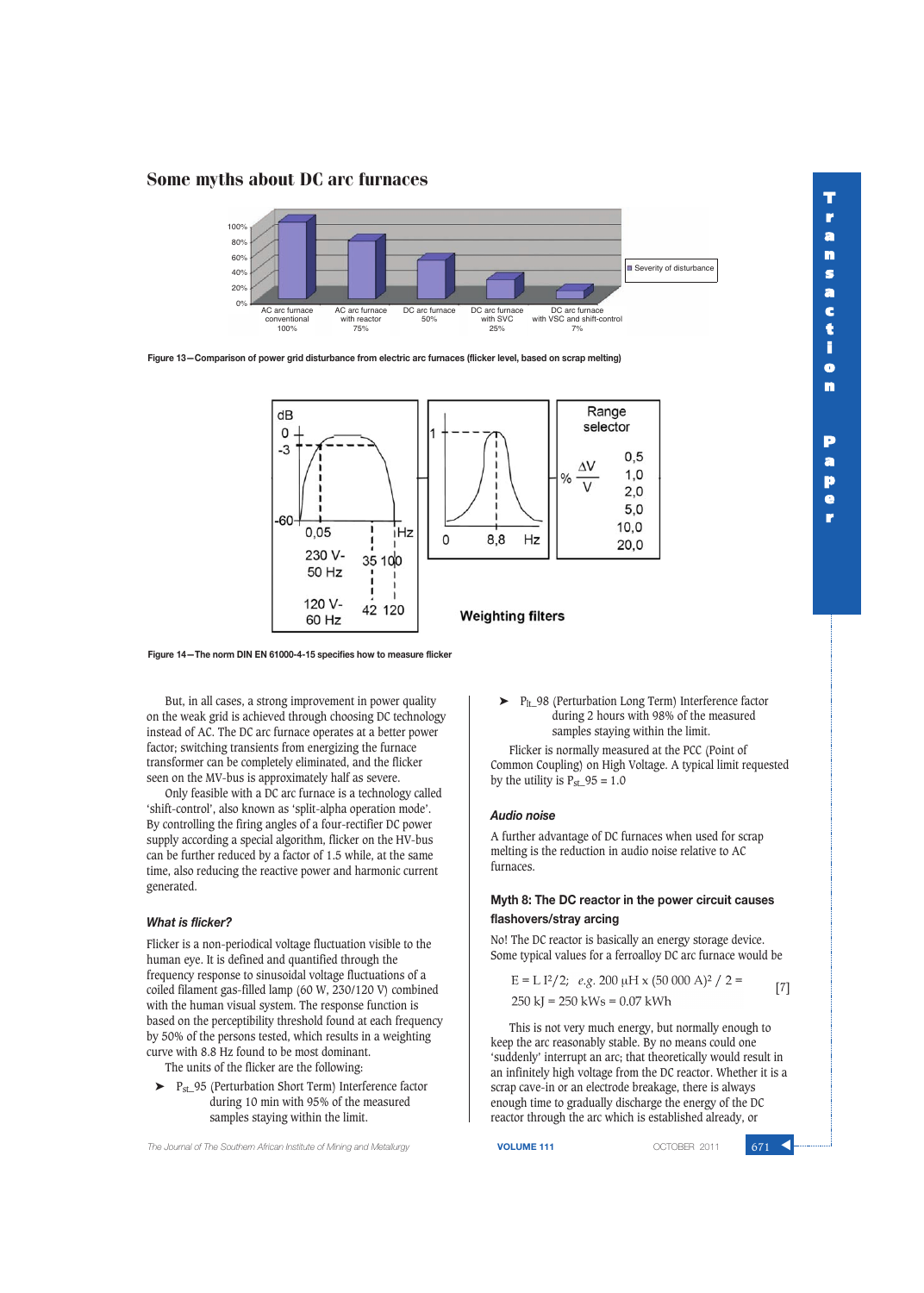through a new one in case of an electrode breakage, such that practically no DC voltage increase can be seen. Although one second might appear as an instant to our eyes, electrically speaking this is a lot of time, representing 50 or 60 entire cycles, in which control systems can take about 500 corrective actions.

In any case, the DC power supply should also be equipped with over-voltage protection that shorts high-voltage transients (e.g. from transformer energizing) to ground immediately for protecting the thyristors.

There has also been much concern about flashovers (also known as stray arcing) to the furnace shell, particularly to the furnace roof. This is somewhat critical where the slag is very conductive, for example  $TiO<sub>2</sub>$  slag, but less important in the case of the highly resistive slags such as those found in ferronickel smelting or cobalt recovery from slags. With a proper design of the furnace, correct isolation of the roof hole from the electrode, and an optimized feeding system, a flashover does not occur.

Keep in mind that, under normal circumstances, the liquid bath in the furnace is the arc's lowest resistance ('shortest path') to the rectifier's 0 V potential through to the anode in the furnace bottom, and hence the arc has no 'motivation' to take a longer route via the furnace roof.

And should it still happen, for whatever reason, by a high-speed potential monitoring of the furnace roof and/or shell, the rectifier control could detect a flashover within 20 ms and immediately take corrective action in order to prevent any damage to the furnace.

However, stray arcing is also a well-known phenomenon on AC arc furnaces, where the liquid bath needs to be kept isolated from ground, but with the difference that one cannot take very fast corrective actions without tripping the furnace's breaker.

#### **Myth 9: The bottom electrode has a short life and is costly to maintain**

Since the invention of DC furnace technology, the bottom anode of the furnace has been considered one of the most critical parts. Different equipment manufacturers came out with a variety of different anode designs. At the beginning, equipment manufacturers concentrated mainly on scrapmelting applications, always with a focus on the maintenance costs and the metallurgically required lifetime. The three main designs finally accepted on the market were the fin-type electrode from VAI Fuchs, the pin-type electrode from the SMS Group, and the conductive bottom electrode from ABB (which, after ABB divested its arc furnace business to

Concast, was also claimed by the SMS Group). The first two electrode types are, without doubt, the best solution for steelmelting furnaces, taking into account the required lifetime and cost of maintenance. For small smelting furnaces, the multi-pin type anode has proved to be a reliable solution.

For industrial DC smelting processes, it can be said that the conductive bottom electrode provides a number of advantages to the process and furnace operation, and it is no longer the 'headache' of DC technology as many people once regarded it when comparing DC with AC technology. Because furnaces require very expensive refractory materials, the lifetime of the furnace is often of paramount importance. As the smelting process is a nearly continuous process, and there is generally no direct contact between slag and hearth, this type of bottom electrode provides the longest lifetime for the DC smelting operation. Depending on the use of the furnace, today's bottom electrodes can have a lifetime of 5 to 10 years, without requiring any maintenance. Until recently, the conductive bottom hearth was protected by a patent, but is now available for public use.

The conductive bottom electrode consists of a copperplated steel plate covered by metallized bricks. This ensures conductivity even if local spots are covered by nonconductive material, and uses bricks to withstand the metallurgical impact. Another advantage of using bricks is that the metal part of the bottom electrode requires only aircooling. Compared to other water-cooled systems, this presents an important safety advantage.

#### **Myth 10: The DC arc furnace is a solution to all metallurgical problems**

DC arc furnaces have some wonderful features. They are very good at accommodating finely sized feed materials (because of the open bath), and they do not require the use of coke or char. They allow for the treatment of feed materials with a wide variety of composition (because of the extra degree of freedom coming from the relative independence of the power supplied by the open plasma arc). They are geometrically simple and elegant, which reduces costs associated with complex roof designs and uneven wear on sidewalls. However, it is important to take cognisance of the effect of the hot off-gas on thermal efficiency, and of the absence of a burden that could otherwise assist in capturing volatile species that might fume off the molten bath.

DC arc furnaces have been found to be well suited to reductive smelting processes, such as those used for treating chromite, ilmenite, and nickel laterite ores, oxidized concentrates, and slags. On the other hand, it is not so clear that DC



**Figure 15—Principle of the conductive bottom electrode**

▲